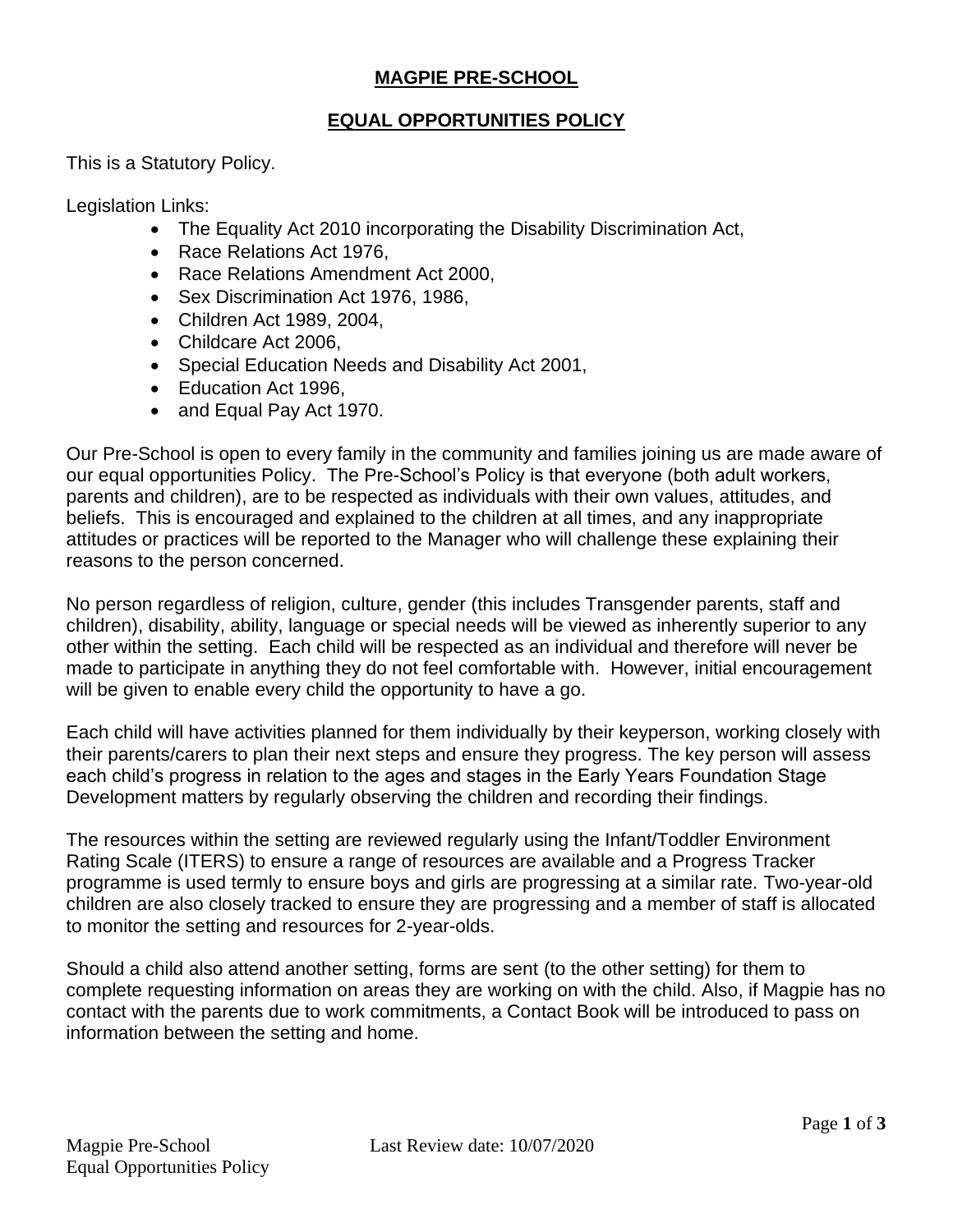## **Special Educational Needs**

We welcome all children regardless of their individual needs and aim to identify any difficulties a child might have and to work with the child and their parents/carers to address those difficulties. We will also contact outside agencies for their advice and guidance if necessary as it is important to identify early any additional needs. We are therefore following the procedures written in the Special Needs Code of Practice. Magpie Pre-School's named Special Educational Needs Co-Ordinator is Jo Buckman (Please see our Special Educational Needs Policy for more information).

The Pre-School aims to ensure that individuals are recruited, selected, trained and promoted on the basis of occupational skill requirements and in line with the Equality Act 2010. In this respect, the Pre-School will ensure that no job applicant or employee will receive less favourable treatment on the grounds of age, gender, marital status, race, religion, colour, cultural or national origin or sexuality, which cannot be justified as being necessary for the safe and effective performance of the work or training for the work.

# **Festivals**

Our aim is to show respectful awareness of major events in the lives of the children and families within the Pre-School and in our society as a whole, and to welcome the diversity of backgrounds from which each child comes.

In order to do this, we aim to acknowledge all the festivals, which are celebrated in our community and in the communities of each child and family that attends the Pre-School. We also welcome knowledge and resources regarding festivals and celebrations from families, this enables the staff to be able to give the children the accurate information and activities.

Children will be encouraged to experience and take part in a range of different festivals and celebrations, together with the stories, special foods and clothing, to acknowledge and gain awareness of the diversity of life.